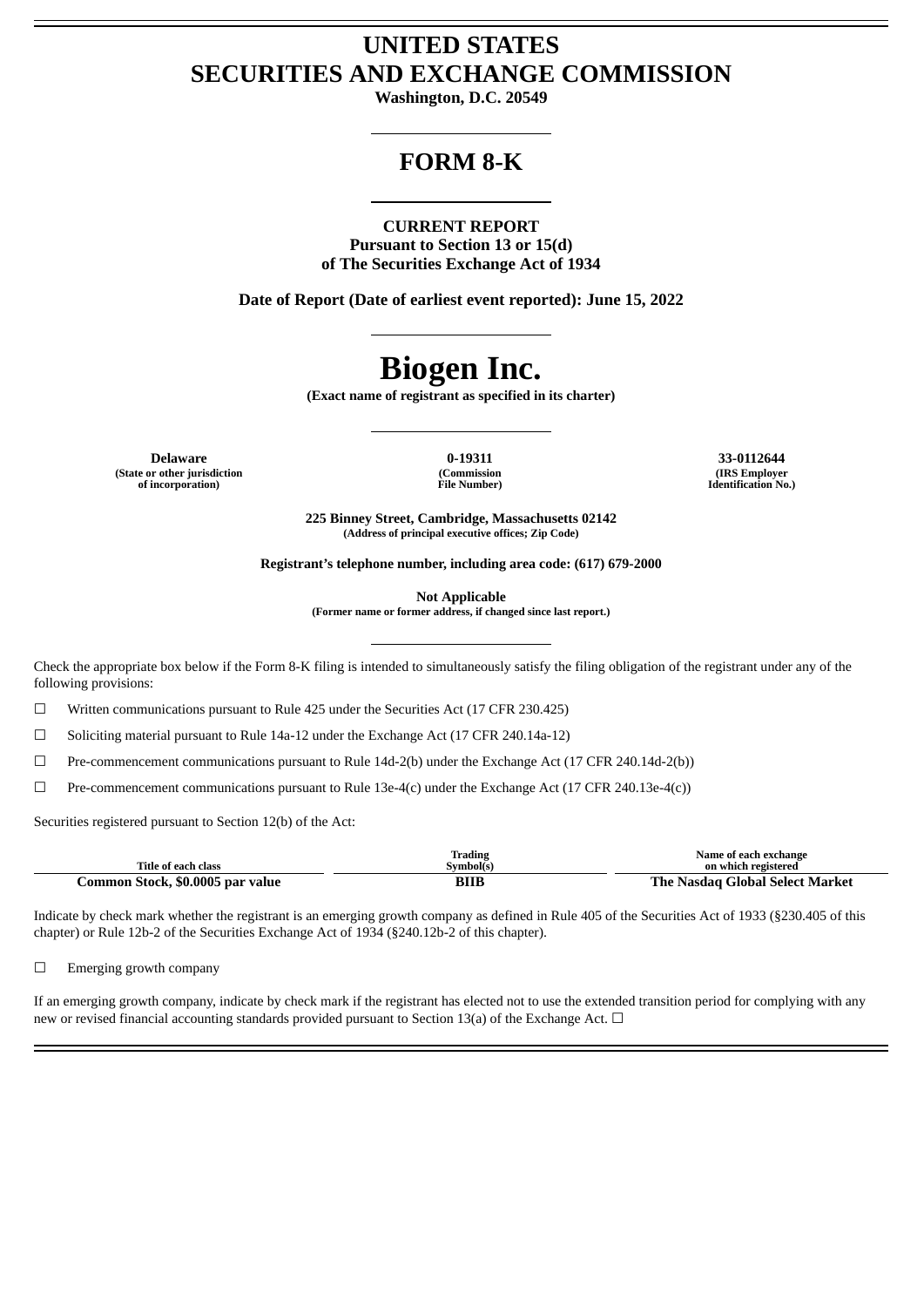#### Item 5.02 Departure of Directors or Certain Officers; Election of Directors; Appointment of Certain Officers; Compensatory Arrangements of **Certain Officers.**

On June 21, 2022, Chirfi Guindo, Executive Vice President for Global Product Strategy and Commercialization announced that he has accepted a new role outside of Biogen, Inc. (the "Company"). His last day at the Company will be June 30, 2022.

#### **Item 5.07 Submission of Matters to a Vote of Security Holders.**

On June 15, 2022, the Company held its 2022 Annual Meeting of Stockholders (the "Annual Meeting"). The final voting results for the Annual Meeting are as follows:

1. Stockholders elected eleven nominees to the Board of Directors to serve for a one-year term extending until the 2023 annual meeting of stockholders and their successors are duly elected and qualified, with the votes cast as follows:

| Nominee              | <b>Votes For</b> | <b>Votes Against</b> | Abstentions | <b>Broker Non-Votes</b> |
|----------------------|------------------|----------------------|-------------|-------------------------|
| Alexander J. Denner  | 82,710,582       | 32,524,166           | 664,096     | 10,427,787              |
| Caroline D. Dorsa    | 85,668,149       | 30,030,982           | 199,713     | 10,427,787              |
| Maria C. Freire      | 97,086,534       | 18,535,399           | 276,911     | 10,427,787              |
| William A. Hawkins   | 97,324,728       | 18,022,577           | 551,539     | 10,427,787              |
| William D. Jones     | 94,369,405       | 21,054,650           | 474.789     | 10,427,787              |
| Jesus B. Mantas      | 95,166,348       | 20,524,662           | 207,834     | 10,427,787              |
| Richard C. Mulligan  | 77,425,358       | 38,265,020           | 208,466     | 10,427,787              |
| Stelios Papadopoulos | 84,568,511       | 30,032,987           | 1,297,346   | 10,427,787              |
| Eric K. Rowinsky     | 70,055,541       | 45,638,693           | 204,610     | 10,427,787              |
| Stephen A. Sherwin   | 93,163,597       | 22,472,670           | 262,577     | 10,427,787              |
| Michel Vounatsos     | 96,731,803       | 18,993,619           | 173,422     | 10.427.787              |

2. Stockholders ratified the selection of PricewaterhouseCoopers LLP as the Company's independent registered public accounting firm for the fiscal year ending December 31, 2022, with the votes cast as follows:

| Votes For                        | Votes<br>Against | Abstentions | <b>Broker Non-Votes</b> |
|----------------------------------|------------------|-------------|-------------------------|
| 821<br><b>QQ3</b><br>$\sim$<br>. | $\sim$ 200 $27$  | 204,363     | _                       |

3. Stockholders approved the advisory vote on executive compensation, with the votes cast as follows:

| Votes For                | Against<br>Votes         | Abstentions                            | <b>Broker Non-Votes</b>                                      |
|--------------------------|--------------------------|----------------------------------------|--------------------------------------------------------------|
| 1099 277<br>$\sim$<br>nu | 20F.027<br>--<br>305.85. | .730<br>AQ <sub>2</sub><br>$+1.1.1.1.$ | 707<br>10 <sub>1</sub><br>10 <sup>1</sup><br>10 <sub>1</sub> |

#### **Item 9.01 Financial Statements and Exhibits.**

#### **(d) Exhibits**

The exhibits listed below are furnished as part of this Current Report on Form 8-K.

**Exhibit No. Description**

104 Cover Page Interactive Data File (embedded within the Inline XBRL document)